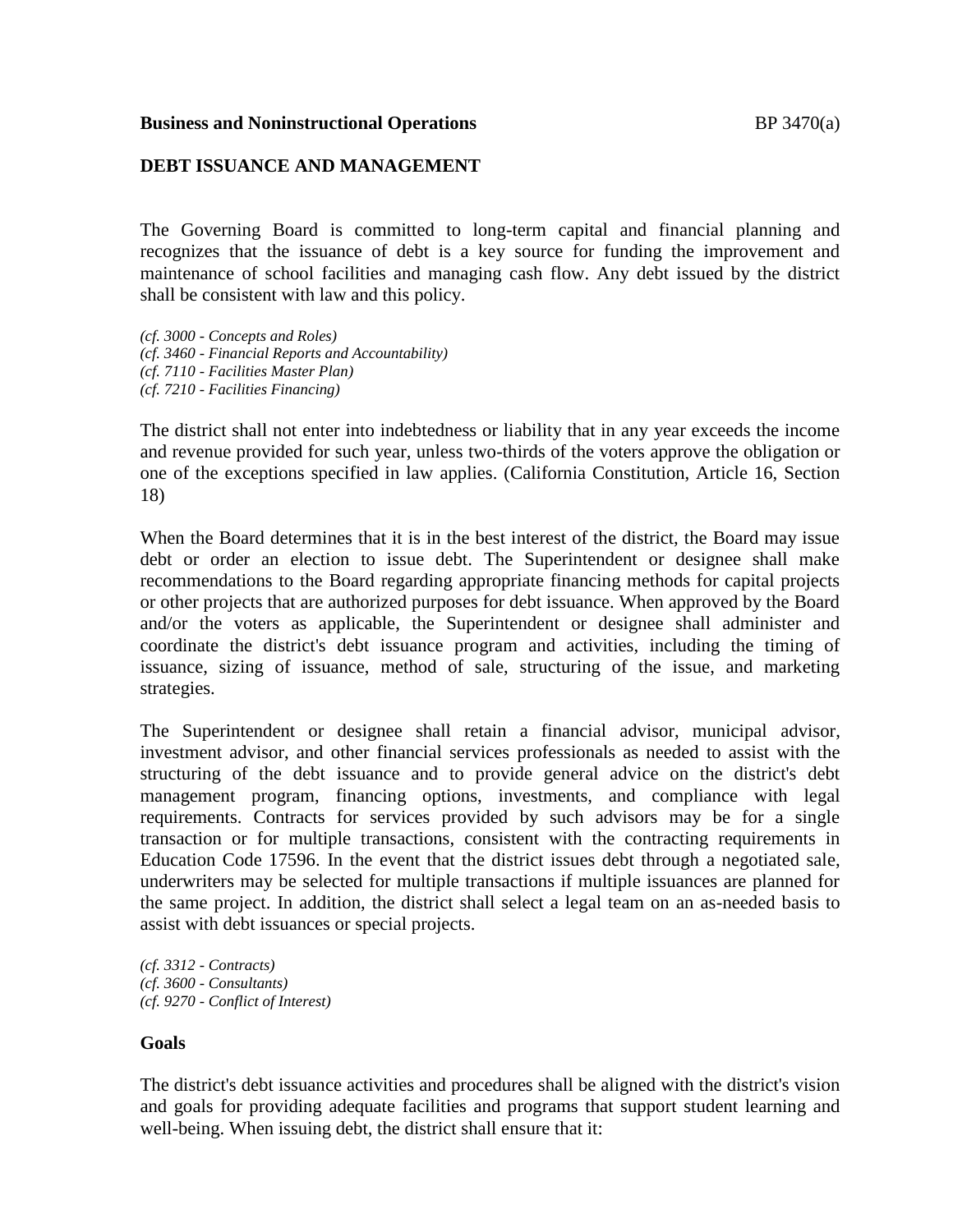- 1. Maintains accountability for the fiscal health of the district, including prudent management and transparency of the district's financing programs
- 2. Attains the best possible credit rating for each debt issue in order to reduce interest costs, within the context of preserving financial flexibility and meeting capital funding requirements
- 3. Takes all practical precautions and proactive measures to avoid any financial decision that will negatively impact current credit ratings on existing or future debt issues
- 4. Maintains effective communication with rating agencies and, as appropriate, credit enhancers such as bond insurers or other providers of credit or liquidity instruments in order to enhance the creditworthiness, liquidity, or marketability of the debt
- 5. Monitors the district's statutory debt limit in relation to assessed valuation within the district and the tax burden needed to meet long-term debt service requirements
- 6. When determining the timing of debt issuance, considers market conditions, cash flows associated with repayment, and the district's ability to expend the obtained funds in a timely, efficient, and economical manner consistent with federal tax laws
- 7. Determines the amortization (maturity) schedule which will fit best within the overall debt structure of the district at the time the new debt is issued
- 8. Considers the useful lives of assets funded by the debt issue, as well as repair and replacement costs of those assets to be incurred in the future
- 9. Preserves the availability of the district's general fund for operating purposes and other purposes that cannot be funded by the issuance of voter-approved debt
- 10. Meets the ongoing obligations and accountability requirements associated with the issuance and management of debt under state and federal tax and securities laws

*(cf. 0000 - Vision) (cf. 0200 - Goals for the School District) (cf. 7000 - Concepts and Roles)*

## **Authorized Purposes for the Issuance of Debt**

The district may issue debt for any of the following purposes:

1. To pay for the cost of capital improvements, including acquiring, constructing, reconstructing, rehabilitating, replacing, improving, extending, enlarging, and/or equipping district facilities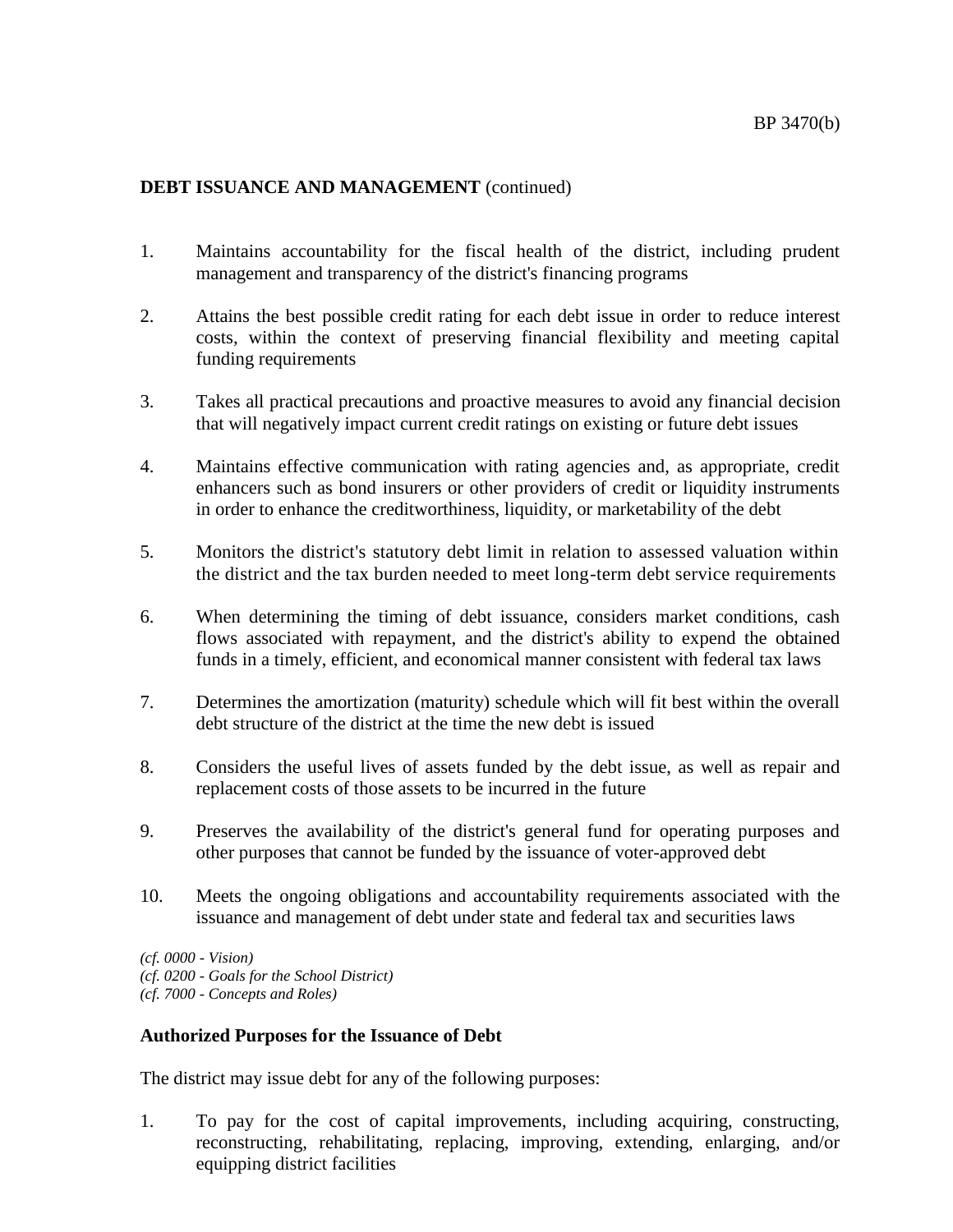- 2. To refund existing debt
- 3. To provide for cash flow needs

*(cf. 3100 - Budget) (cf. 3110 - Transfer of Funds)*

> Pursuant to Government Code 53854, general operating costs, including, but not limited to, items normally funded in the district's annual operating budget, shall not be financed from debt payable later than 15 months from the date of issuance. The district may deem it desirable to finance cash flow requirements under certain conditions so that available resources better match expenditures within a given fiscal year. To satisfy both state constitutional and statutory constraints, such cash flow borrowing shall be payable from taxes, income, revenue, cash receipts, and other moneys attributable to the fiscal year in which the debt is issued.

# **Authorized Types of Debt**

The Superintendent or designee shall recommend to the Board potential financing method(s) that result in the highest benefit to the district, with the cost of staff and consultants considered. Potential financing sources may include:

- 1. Short-Term Debt
	- a. Short-term debt, such as tax and revenue anticipation notes (TRANs), when necessary to allow the district to meet its cash flow requirements (Government Code 53850-53858)
	- b. Bond anticipation notes (BANs) to provide interim financing for capital bond projects that will ultimately be paid from general obligation bonds (Education Code 15150)
	- c. Grant anticipation notes (GANs) to provide interim financing pending the receipt of grants and/or loans from the state or federal government that have been appropriated and committed to the district (Government Code 53859- 53859.08)
- 2. Long-Term Debt
	- a. General obligation bonds for projects approved by voters (California Constitution, Article 13A, Section 1; Education Code 15100-15262, 15264- 15276; Government Code 53506-53509.5)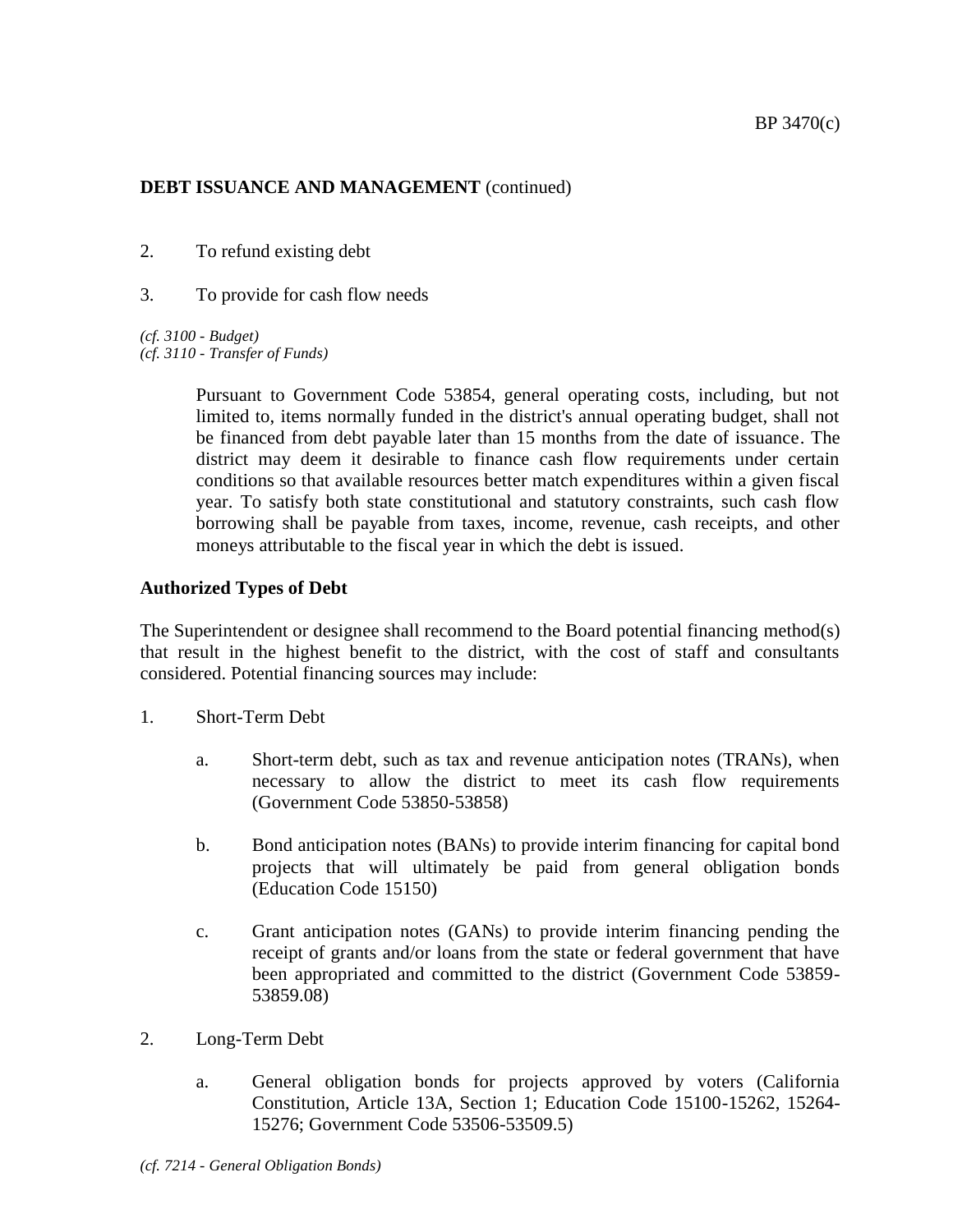b. Special tax bonds issued pursuant to the Mello-Roos Community Facilities Act of 1982 (Government Code 53311-53368.3)

*(cf. 7212 - Mello Roos Districts)*

- 3. Lease financing, including certificates of participation (COPs)
	- a. Lease financing to fund the highest priority capital equipment purchases when pay-as-you-go financing is not feasible (Education Code 17450- 17453.1)
	- b. Lease financing to fund facilities projects when there is insufficient time to obtain voter approval or in instances where obtaining voter approval is either not feasible or unavailable (Education Code 17400-17429)
- 4. Special financing programs or structures offered by the federal or state government, such as Qualified Zone Academy Bonds or other tax credit obligations or obligations that provide subsidized interest payments, when the use of such programs or structures is determined to result in sufficiently lower financing costs compared to traditional tax-exempt bonds and/or COPs
- 5. Temporary borrowing from other sources such as the County Treasurer

COPs, TRANs, revenue bonds, or any other non-voter approved debt instrument shall not be issued by the district in any fiscal year in which the district has a qualified or negative certification, unless the County Superintendent of Schools determines, pursuant to criteria established by the Superintendent of Public Instruction, that the district's repayment of that indebtedness is probable. (Education Code 42133)

## **Relationship of Debt to District Facilities Program and Budget**

Decisions regarding the issuance of debt for the purpose of financing capital improvement shall be aligned with current needs for acquisition, development, and/or improvement of district property and facilities as identified in the district's facilities master plan or other applicable needs assessment, the projected costs of those needs, schedules for the projects, and the expected resources.

When considering a debt issuance, the Board and the Superintendent or designee shall evaluate both the short-term and long-term implications of the debt issuance and additional operating costs associated with the new projects involved. Such evaluation may include, but is not limited to, the projected ratio of annual debt service to the tax burden on the district's taxpayers and the ratio of annual debt service secured by the general fund to general fund expenditures.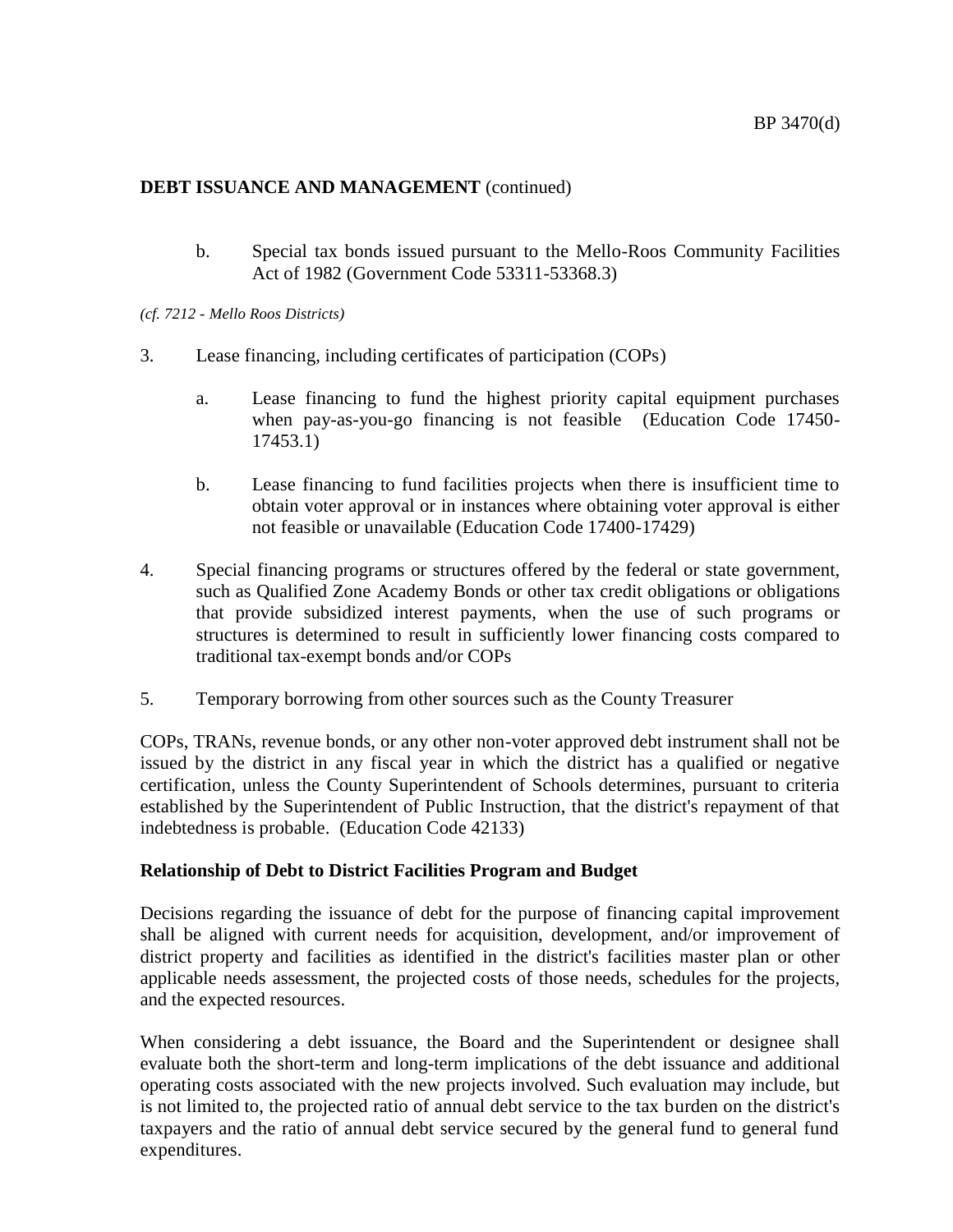The district may enter into credit enhancement agreements such as municipal bond insurance, surety bonds, letters of credit, and lines of credit with commercial banks, municipal bond insurance companies, or other financial entities when their use is judged to lower borrowing costs, eliminate restrictive covenants, or have a net economic benefit to the financing.

#### **Structure of Debt Issues**

The district shall consider the overall impact of the current and future debt burden of the financing when determining the duration of the debt issue.

The district shall design the financing schedule and repayment of debt so as to take best advantage of market conditions, ensure cost effectiveness, provide flexibility, and, as practical, recapture or maximize its debt capacity for future use. Principal amortization will be structured to meet debt repayment, tax rate, and flexibility goals.

For new money debt issuances for capital improvements, the district shall size the debt issuance with the aim of funding capital projects as deemed appropriate by the Board, as long as the issuance is consistent with the overall financing plan, does not exceed the amount authorized by voters, and, unless a waiver is sought and received from the state, will not cause the district to exceed the limitation on debt issuances specified in the California Constitution or Education Code 15106.

To the extent practicable, the district shall also consider credit issues, market factors, and tax law when sizing the district's bond issuance. The sizing of refunding bonds shall be determined by the amount of money that will be required to cover the principal of, any accrued interest on, and any redemption premium for the debt to be paid on the call date and to cover appropriate financing costs.

Any general obligation bond issued by the district shall mature within 40 years of the issuance date or as otherwise required by law. (California Constitution, Article 16, Section 18; Government Code 53508.6)

The final maturity of equipment or real property lease obligations will be limited to the useful life of the assets to be financed but, with respect to a lease purchase of equipment, no longer than a period of 10 years. (Education Code 17452)

## **Method of Sale**

For the sale of any district-issued debt, the Superintendent or designee shall recommend the method of sale with the potential to achieve the lowest financing cost and/or to generate other benefits to the district. Potential methods of sale include: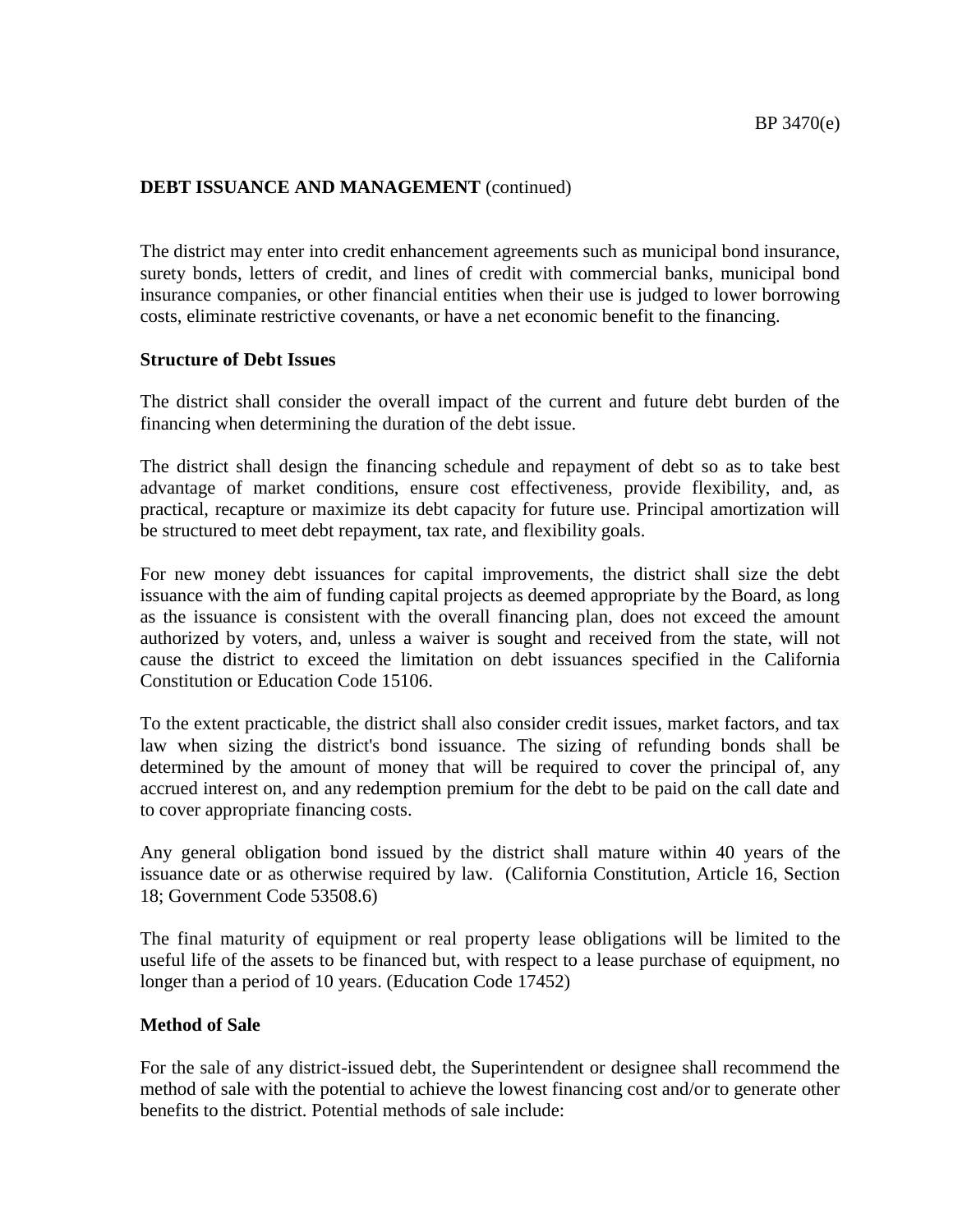- 1. A competitive bidding process through which the award is based on, among other factors, the lowest offered true interest cost
- 2. Negotiated sale, subject to approval by the district to ensure that interest costs are in accordance with comparable market interest rates
- 3. Private placement sale, when the financing can or must be structured for a single or limited number of purchasers or where the terms of the private placement are more beneficial to the district than either a negotiated or competitive sale

#### **Investment of Proceeds**

The district shall actively manage the proceeds of debt issued for public purposes in a manner that is consistent with state law governing the investment of public funds and with the permitted securities covenants of related financing documents executed by the district. Where applicable, the district's official investment policy and legal documents for a particular debt issuance shall govern specific methods of investment of bond-related proceeds. Preservation of principal shall be the primary goal of any investment strategy, followed by the availability of funds and then by return on investment.

#### *(cf. 3430 - Investing)*

With regard to general obligation bonds, the district shall invest new money bond proceeds in the county treasury pool as required by law. (Education Code 15146)

The management of public funds shall enable the district to respond to changes in markets or changes in payment or construction schedules so as to ensure liquidity and minimize risk.

## **Refunding/Restructuring**

The district may consider refunding or restructuring outstanding debt if it will be financially advantageous or beneficial for debt repayment and/or structuring flexibility. When doing so, the district shall consider the maximization of the district's expected net savings over the life of the debt issuance and, when using a general obligation bond to refund an existing bond, shall ensure that the final maturity of the refunding bond is no longer than the final maturity of the existing bond.

## **Internal Controls**

The Superintendent or designee shall establish internal control procedures to ensure that the proceeds of any debt issuance are directed to the intended use. Such procedures shall assist the district in maintaining the effectiveness and efficiency of operations, properly expending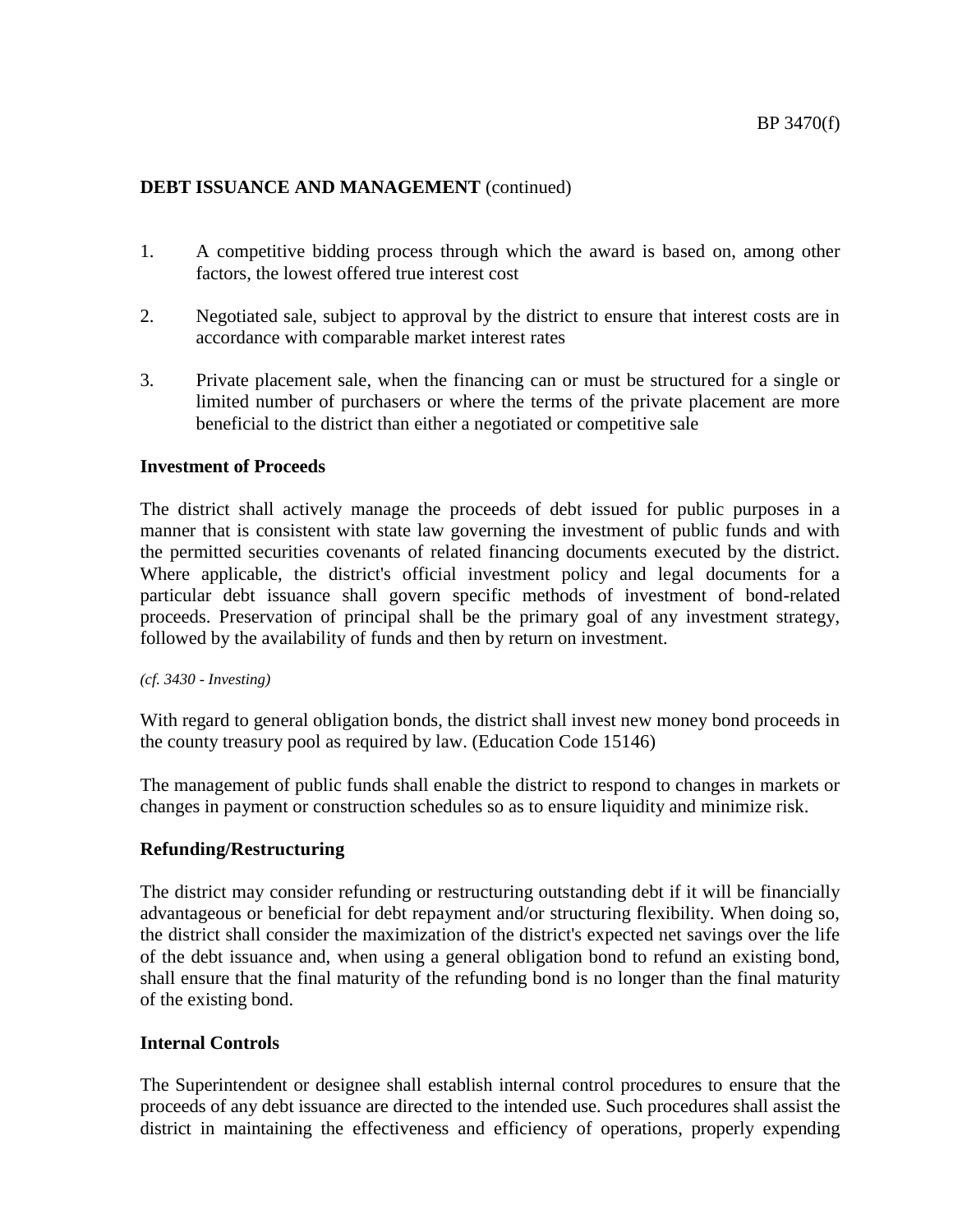funds, reliably reporting debt incurred by the district and the use of the proceeds, complying with all laws and regulations, preventing fraud, and avoiding conflict of interest.

*(cf. 3314 - Payments for Goods and Services) (cf. 3400 - Management of District Assets/Accounts)*

The district shall be vigilant in using bond proceeds in accordance with the stated purposes at the time such debt was incurred as defined in the text of the voter-approved bond measure. (Government Code 53410)

When feasible, the district shall issue debt with a defined revenue source in order to preserve the use of the general fund for general operating purposes.

The district shall annually conduct a due diligence review to ensure its compliance with all ongoing obligations applicable to issuers of debt. Such a review may be conducted by general legal counsel or bond counsel. Any district personnel involved in conducting such reviews shall receive periodic training regarding their responsibilities.

In addition, the Superintendent or designee shall ensure that the district completes, as applicable, all performance and financial audits that may be required for any debt issued by the district, including disclosure requirements applicable to a particular transaction.

#### **Records/Reports**

At least 30 days prior to the sale of any debt issue, the Superintendent or designee shall submit a report of the proposed issuance to the California Debt and Investment Advisory Commission (CDIAC). Such report shall include a self-certification that the district has adopted a policy concerning the use of debt that complies with law and that the contemplated debt issuance is consistent with that policy. (Government Code 8855)

On or before January 31 of each year, the Superintendent or designee shall submit a report to the CDIAC regarding the debt authorized, the debt outstanding, and the use of proceeds of the issued debt for the period from July 1 to June 30. (Government Code 8855)

The Superintendent or designee shall provide initial and any annual or ongoing disclosures required by 17 CFR 240.10b-5 and 240.15c2-12 to the Municipal Securities Rulemaking Board, investors, and other persons or entities entitled to disclosure, and shall ensure that the district's disclosure filings are updated as needed.

The Superintendent or designee shall maintain transaction records of decisions made in connection with each debt issuance, including the selection of members of the financing team, the structuring of the financing, selection of credit enhancement products and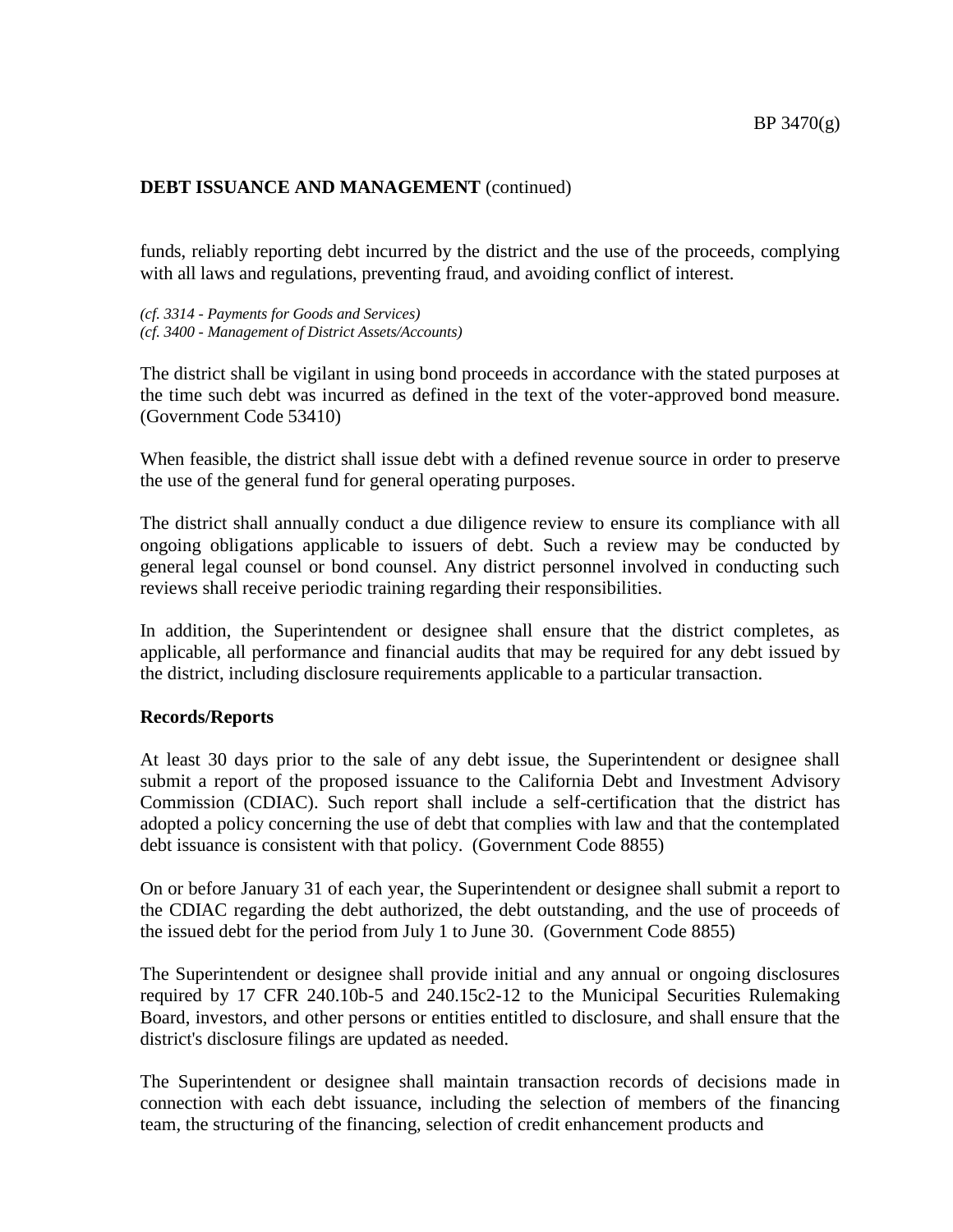providers, and selection of investment products. Each transaction file shall include the official transcript for the financing, interest rates and cost of issuance on the day when the debt was sold ("final number runs"), and a post-pricing summary of the debt issue. In addition, documentation evidencing the expenditure of proceeds, the use of debt-financed property by public and private entities, all sources of payment or security for the debt, and investment of proceeds shall be kept for as long as the debt is outstanding, plus the period ending three years after the financial payment date of the debt or the final payment date of any obligations or series of bonds issued to refund directly or indirectly all of any portion of the debt, whichever is later.

The Superintendent or designee shall annually report to the Board regarding debts issued by the district, including information on actual and projected tax rates, an analysis of bonding capacity, ratings on the district's bonds, market update and refunding opportunities, new development for California bond financings, and the district's compliance with post-issuance requirements.

*Legal Reference: (see next page)*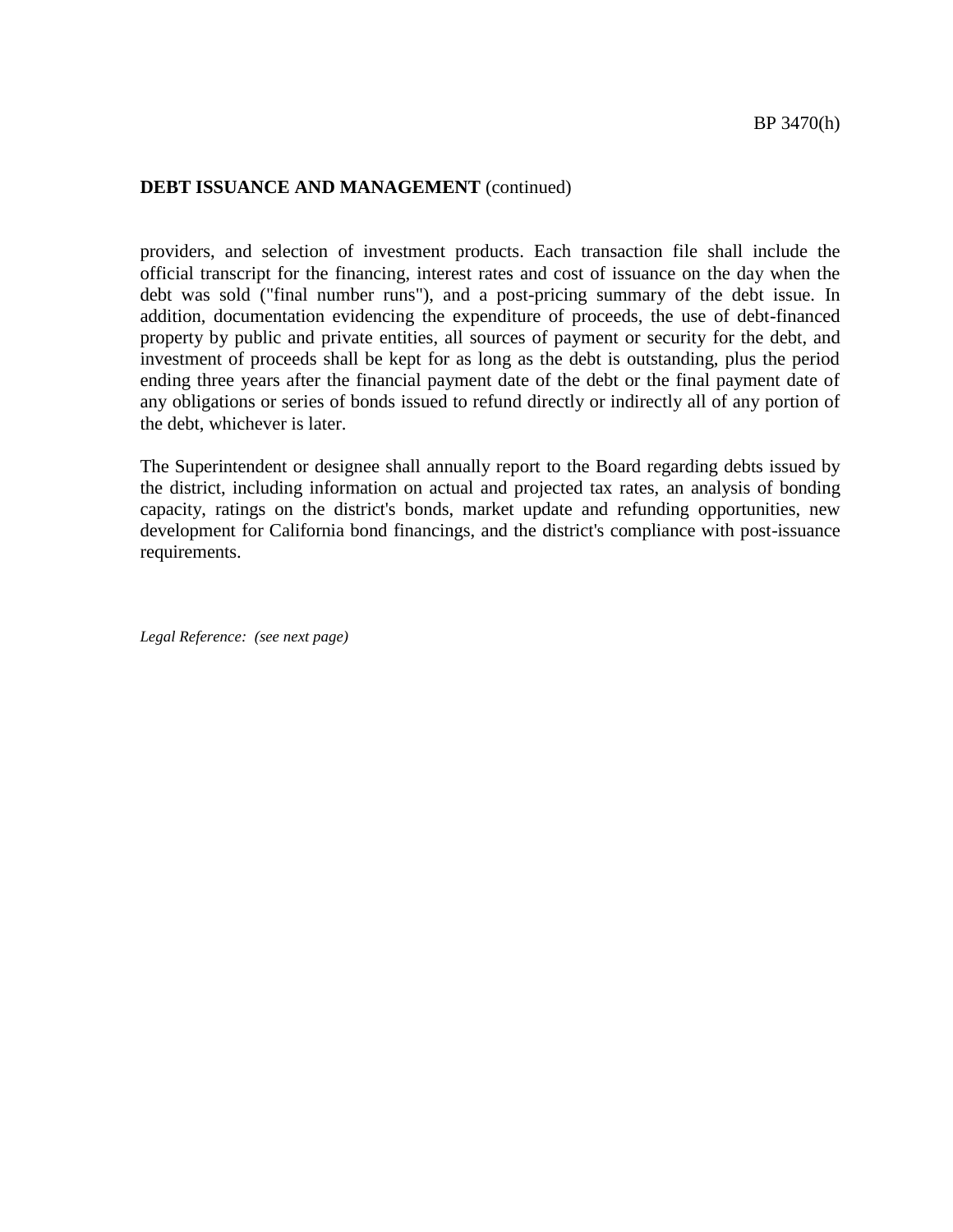*Legal Reference:* 

*EDUCATION CODE 5300-5441 Conduct of elections [15100-](http://gamutonline.net/displayPolicy/136195/7)15262 Bonds for school districts and community college districts [15264-](http://gamutonline.net/displayPolicy/225972/7)15276 Strict accountability in local school construction bonds 15278-15288 Citizen's oversight committees 15300-15425 School Facilities Improvement Districts 17150 Public disclosure of non-voter-approved debt 17400-17429 Leasing of district property 17450-17453.1 Leasing of equipment 17456 Sale or lease of district property 17596 Duration of contracts 42130-42134 Financial reports and certifications ELECTIONS CODE 1000 Established election dates GOVERNMENT CODE 8855 California Debt and Investment Advisory Commission 53311-53368.3 Mello-Roos Community Facilities Act 53410-53411 Bond reporting 53506-53509.5 General obligation bonds 53550-53569 Refunding bonds of local agencies [53580-](http://gamutonline.net/displayPolicy/421279/7)53595.55 Bonds 53850-53858 Tax and revenue anticipation notes 53859-53859.08 Grant anticipation notes CALIFORNIA CONSTITUTION Article 13A, Section 1 Tax limitation Article 16, Section 18 Debt limit UNITED STATES CODE, TITLE 15 78o-4 Registration of municipal securities dealers UNITED STATES CODE, TITLE 26 54E Qualified Zone Academy Bonds CODE OF FEDERAL REGULATIONS, TITLE 17 240.10b-5 Prohibition against fraud or deceit 240.15c2-12 Municipal securities disclosure CODE OF FEDERAL REGULATIONS, TITLE 26 1.103 Interest on state and local bonds 1.141 Private activity bonds 1.148 Arbitrage and rebate 1.149 Hedge bonds 1.6001-1 Records*

*Management Resources: (see next page)*